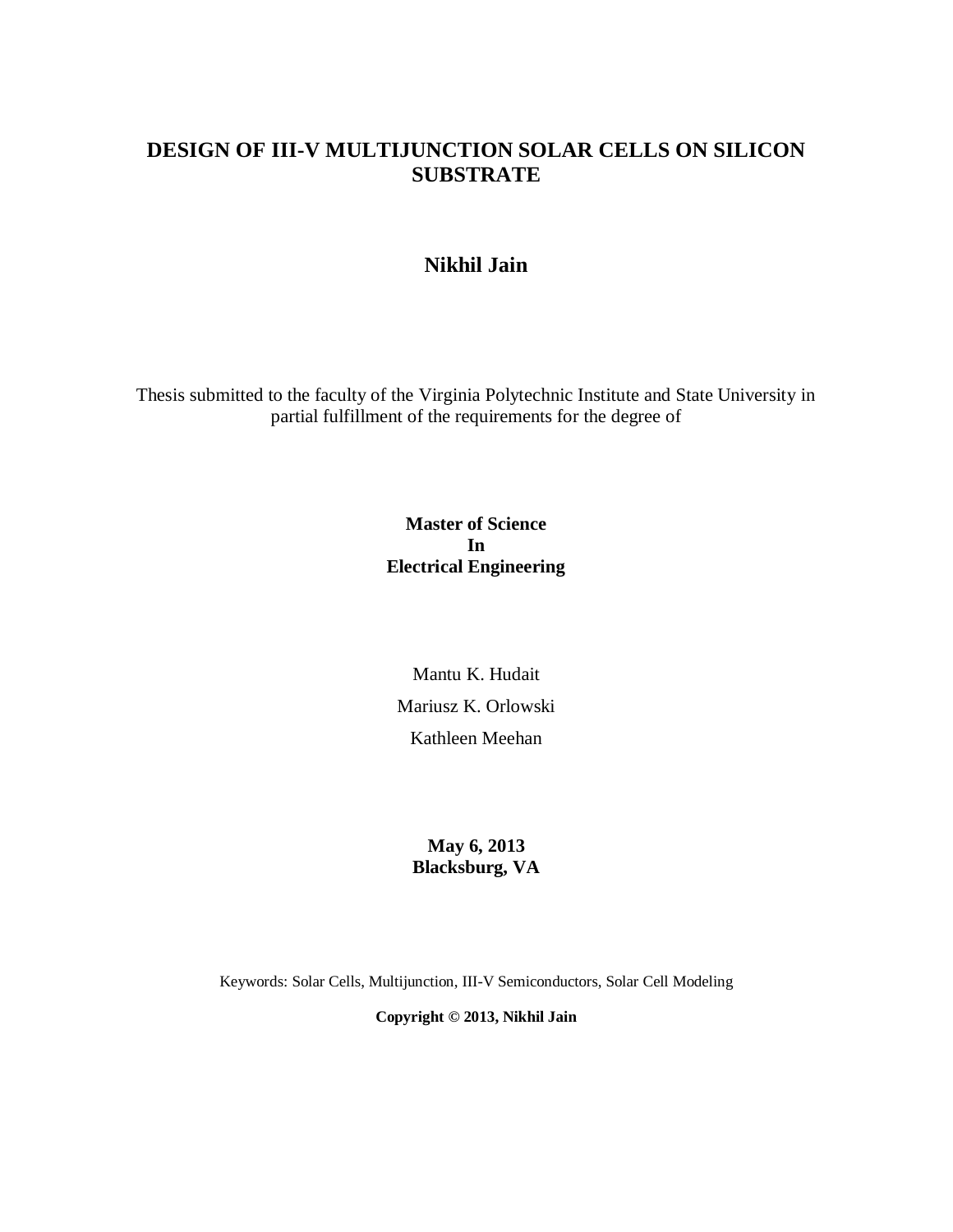# **Draft 09/01/2009**

(Questions? Concerns? Contact Gail McMillan, Director of the Digital Library and Archives at Virginia Tech's University Libraries: [gailmac@vt.edu\)](mailto:gailmac@vt.edu)

(Please ensure that Javascript is enabled on your browser before using this tool.)

# **Virginia Tech ETD Fair Use Analysis Results**

This is not a replacement for professional legal advice but an effort to assist you in making a sound decision.

Name: Nikhil Jain

## **Description of item under review for fair use: Figure 1.1 Transformation of global energy resources: from past into the future, Source: WBGU, pp.3.**

Report generated on: 05-20-2013 at : 16:38:21

Based on the information you provided:

Factor 1

Your consideration of the purpose and character of your use of the copyright work weighs: in favor of fair use

Factor 2

Your consideration of the nature of the copyrighted work you used weighs: in favor of fair use

Factor 3

Your consideration of the amount and substantiality of your use of the copyrighted work weighs: in favor of fair use

Factor 4

Your consideration of the effect or potential effect on the market after your use of the copyrighted work weighs: against fair use

Based on the information you provided, your use of the copyrighted work weighs: in favor of fair use

Name: Nikhil Jain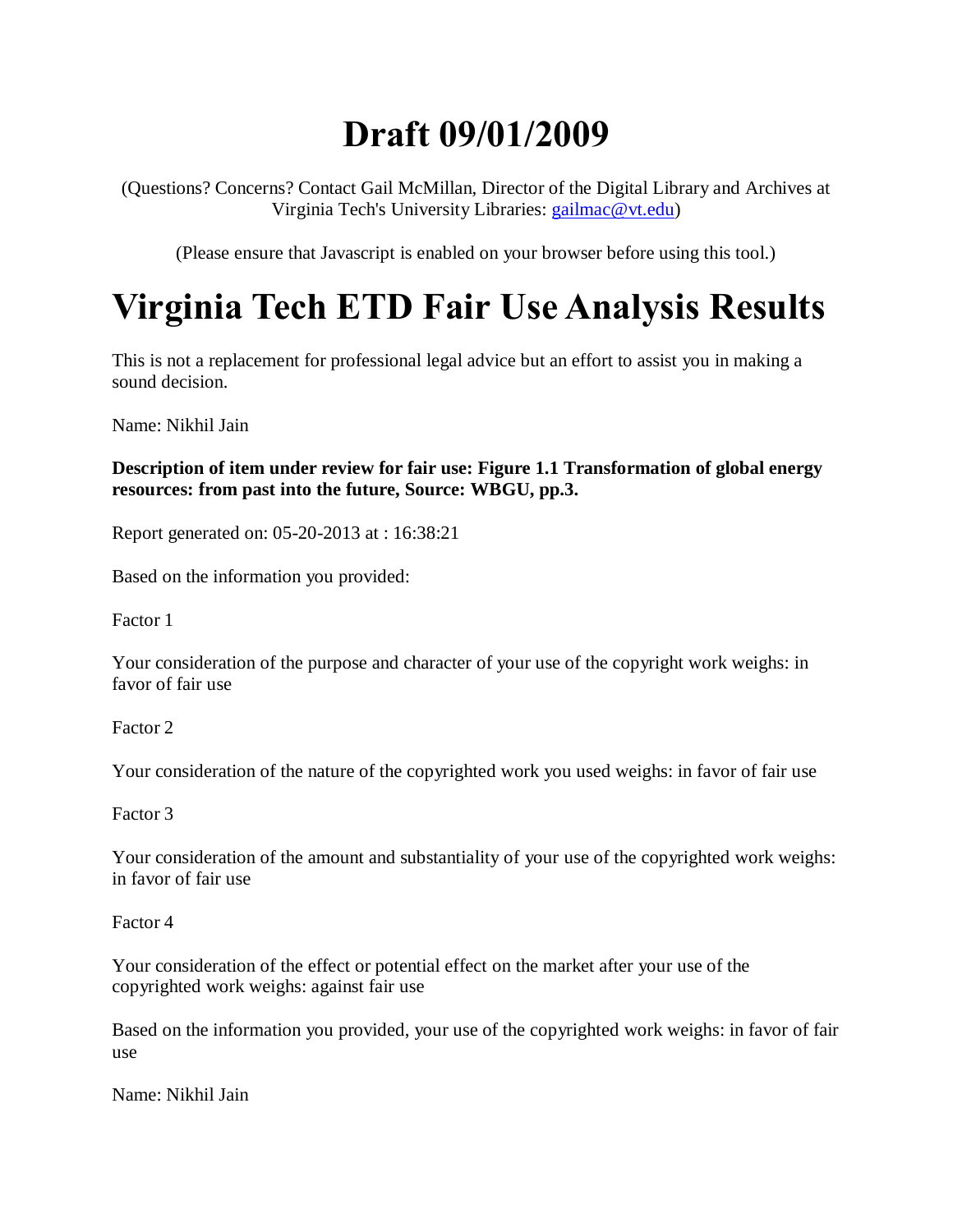#### **Description of item under review for fair use: Figure 1.2 Progress in various solar cell technologies over the last 35-40 years [7].**

Report generated on: 05-20-2013 at : 16:42:08

Based on the information you provided:

Factor 1

Your consideration of the purpose and character of your use of the copyright work weighs: in favor of fair use

Factor 2

Your consideration of the nature of the copyrighted work you used weighs: in favor of fair use

Factor 3

Your consideration of the amount and substantiality of your use of the copyrighted work weighs: in favor of fair use

Factor 4

Your consideration of the effect or potential effect on the market after your use of the copyrighted work weighs: in favor of fair use

Based on the information you provided, your use of the copyrighted work weighs: in favor of fair use

Name: Nikhil Jain

**Description of item under review for fair use: Figure 1.3 AM1.5 spectrum and the parts of the spectrum than can, in theory, be used by: (a) Si solar cells and (b) Ga0.35In0.65P/Ga0.83In0.17As/Ge solar cells [8].**

Report generated on: 05-20-2013 at : 16:44:12

Based on the information you provided:

Factor 1

Your consideration of the purpose and character of your use of the copyright work weighs: in favor of fair use

Factor 2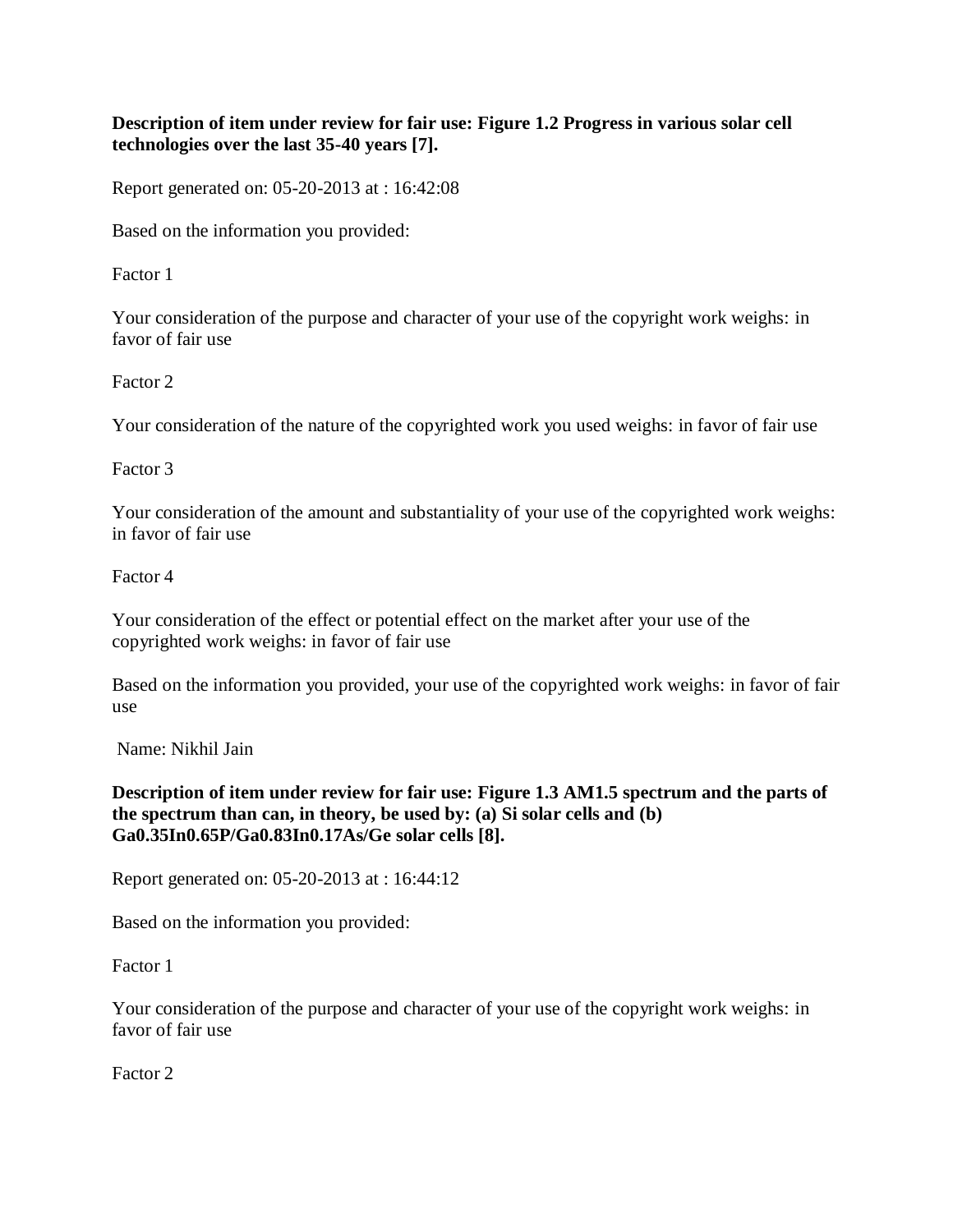Your consideration of the nature of the copyrighted work you used weighs: in favor of fair use

Factor 3

Your consideration of the amount and substantiality of your use of the copyrighted work weighs: in favor of fair use

Factor 4

Your consideration of the effect or potential effect on the market after your use of the copyrighted work weighs: in favor of fair use

Based on the information you provided, your use of the copyrighted work weighs: in favor of fair use

Name: Nikhil Jain

#### **Description of item under review for fair use: Figure 2.1 Solar Spectrums for AM0, AM1.5G and AM1.5D [1].**

Report generated on: 05-20-2013 at : 16:47:58

Based on the information you provided:

Factor 1

Your consideration of the purpose and character of your use of the copyright work weighs: in favor of fair use

Factor 2

Your consideration of the nature of the copyrighted work you used weighs: in favor of fair use

Factor 3

Your consideration of the amount and substantiality of your use of the copyrighted work weighs: in favor of fair use

Factor 4

Your consideration of the effect or potential effect on the market after your use of the copyrighted work weighs: in favor of fair use

Based on the information you provided, your use of the copyrighted work weighs: in favor of fair use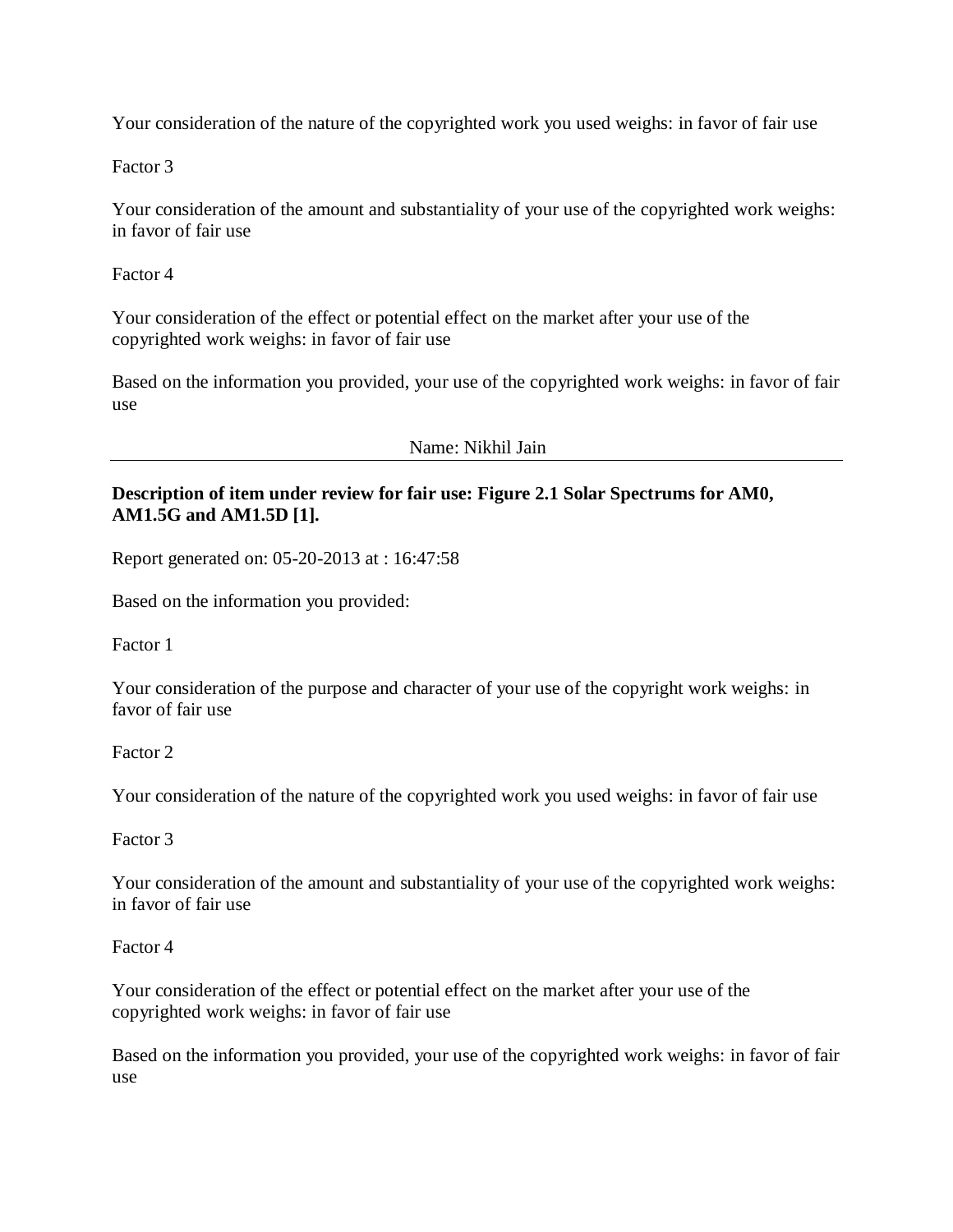#### **Description of item under review for fair use: Figure 2.2 Illustration of various air mass (AM) positions and the zenith point [2].**

Report generated on: 05-20-2013 at : 16:49:46

Based on the information you provided:

Factor 1

Your consideration of the purpose and character of your use of the copyright work weighs: in favor of fair use

Factor 2

Your consideration of the nature of the copyrighted work you used weighs: in favor of fair use

Factor 3

Your consideration of the amount and substantiality of your use of the copyrighted work weighs: in favor of fair use

Factor 4

Your consideration of the effect or potential effect on the market after your use of the copyrighted work weighs: in favor of fair use

Based on the information you provided, your use of the copyrighted work weighs: in favor of fair use

Name: Nikhil Jain

**Description of item under review for fair use: Figure 2.3 Efficiency vs. band gap for AM0 and AM1.5G spectrums [3].**

Report generated on: 05-20-2013 at : 17:04:32

Based on the information you provided:

Factor 1

Your consideration of the purpose and character of your use of the copyright work weighs: in favor of fair use